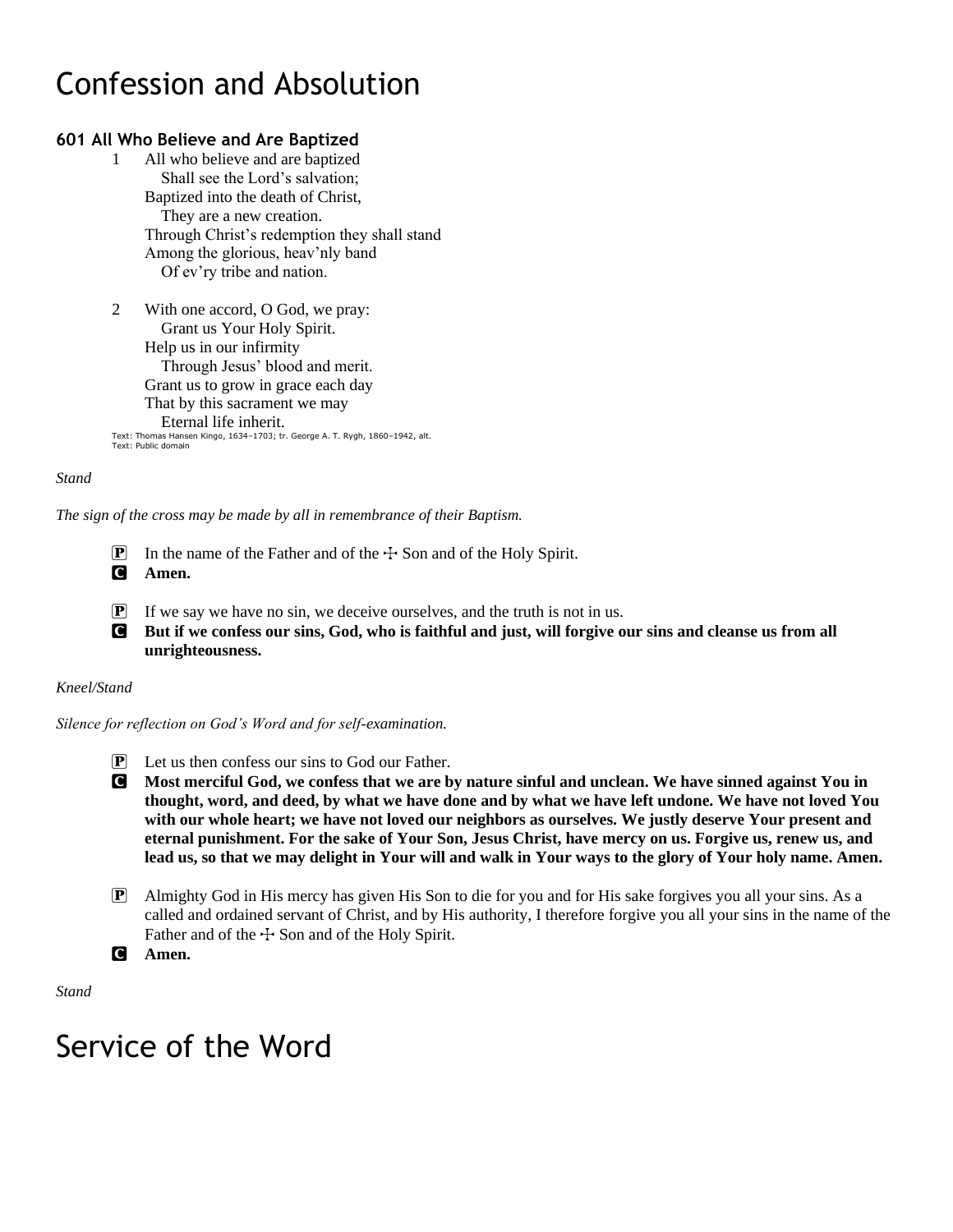Be to me a rock of refuge, to which I may contin- | ually come;\* you have given the command to save me, for you are my rock and my | fortress. You who have made me see many troubles and calamities will revive | me again;\* from the depths of the earth you will bring me | up again. You will increase my greatness<sup>\*</sup> and comfort | me again. I will also praise you with the harp for your faithfulness, | O my God;\* I will sing praises to you with the lyre, O Holy One of | Israel. My lips will shout for joy, when I sing prais-  $|e$  is to you;\* my soul also, which you | have redeemed. And my tongue will talk of your righteous help all | the day long,\* for they have been put to shame and disappointed who sought to | do me hurt. **Glory be to the Father and | to the Son**\* **and to the Holy | Spirit; as it was in the be- | ginning,**\* **is now, and will be forever. | Amen.** Be to me a rock of refuge, to which I may contin- | ually come;\* you have given the command to save me, for you are my rock and my | fortress. **Kyrie** *LSB 152* A In peace let us pray to the Lord. C **Lord, have mercy.** A For the peace from above and for our salvation let us pray to the Lord. C **Lord, have mercy.** A For the peace of the whole world, for the well-being of the Church of God, and for the unity of all let us pray to the Lord. C **Lord, have mercy.** A For this holy house and for all who offer here their worship and praise let us pray to the Lord. C **Lord, have mercy.** A Help, save, comfort, and defend us, gracious Lord.

C **Amen.**

# **Gloria in Excelsis** *LSB 154*

- A Glory to God in the highest, and peace to His people on earth.
- C **Lord God, heavenly king, almighty God and Father: We worship You, we give You thanks, we praise You for Your glory. Lord Jesus Christ, only Son of the Father, Lord God, Lamb of God: You take away the sin of the world; have mercy on us. You are seated at the right hand of the Father; receive our prayer. For You alone are the Holy One, You alone are the Lord, You alone are the Most High, Jesus Christ, with the Holy Spirit, in the glory of God the Father. Amen.**

### **Salutation and Collect of the Day**

- **P** The Lord be with you.
- C **And also with you.**
- P Let us pray.

O God, You have prepared for those who love You such good things as surpass our understanding. Cast out all sins and evil desires from us, and pour into our hearts Your Holy Spirit to guide us into all blessedness; through Jesus Christ, Your Son, our Lord, who lives and reigns with You and the Holy Spirit, one God, now and forever.

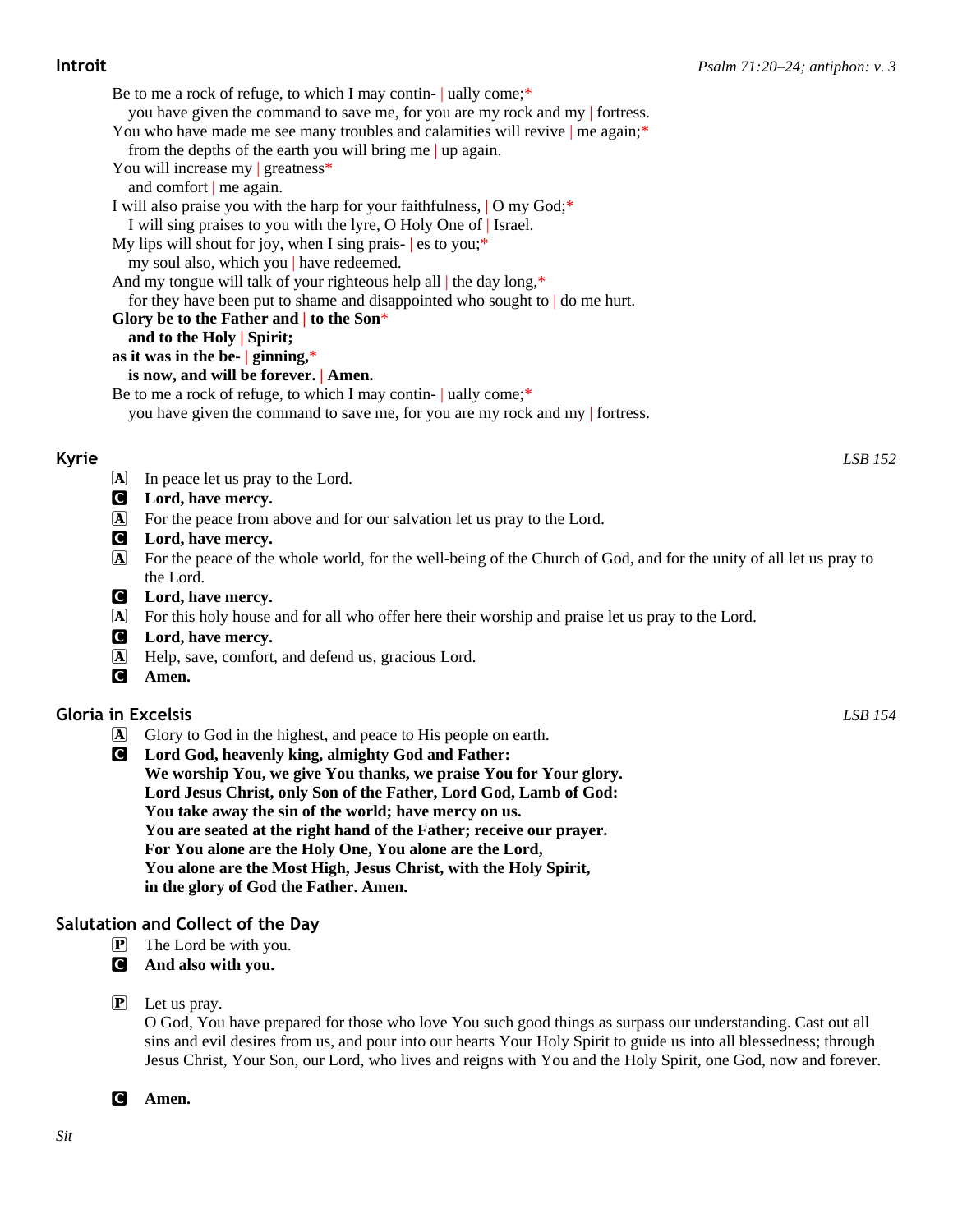#### **Old Testament Reading** *Isaiah 65:1–9*

<sup>1</sup>I was ready to be sought by those who did not ask for me; I was ready to be found by those who did not seek me. I said, "Here am I, here am I," to a nation that was not called by my name. 2 I spread out my hands all the day to a rebellious people, who walk in a way that is not good, following their own devices; <sup>3</sup>a people who provoke me to my face continually, sacrificing in gardens and making offerings on bricks; <sup>4</sup>who sit in tombs. and spend the night in secret places; who eat pig's flesh, and broth of tainted meat is in their vessels; <sup>5</sup>who say, "Keep to yourself, do not come near me, for I am too holy for you." These are a smoke in my nostrils, a fire that burns all the day. <sup>6</sup>Behold, it is written before me: "I will not keep silent, but I will repay; I will indeed repay into their bosom <sup>7</sup>both your iniquities and your fathers' iniquities together, says the LORD; because they made offerings on the mountains and insulted me on the hills, I will measure into their bosom payment for their former deeds." <sup>8</sup>Thus says the LORD: "As the new wine is found in the cluster, and they say, 'Do not destroy it, for there is a blessing in it,' so I will do for my servants' sake, and not destroy them all. 9 I will bring forth offspring from Jacob,

and from Judah possessors of my mountains; my chosen shall possess it, and my servants shall dwell there."

A This is the Word of the Lord. C **Thanks be to God.**

### **Gradual** *Romans 10:8b, 10*

The word is near you, in your mouth and | in your heart,\* the word of faith that | we proclaim. For with the heart one believes and is | justified,\* and with the mouth one confesses | and is saved.

**Epistle** *Galatians 3:23—4:7*

<sup>23</sup>Now before faith came, we were held captive under the law, imprisoned until the coming faith would be revealed.  $24$ So then, the law was our guardian until Christ came, in order that we might be justified by faith.  $25$ But now that faith has come, we are no longer under a guardian, <sup>26</sup>for in Christ Jesus you are all sons of God, through faith. <sup>27</sup>For as many of you as were baptized into Christ have put on Christ. <sup>28</sup>There is neither Jew nor Greek, there is neither slave nor free, there is neither male nor female, for you are all one in Christ Jesus. <sup>29</sup>And if you are Christ's, then you are Abraham's offspring, heirs according to promise.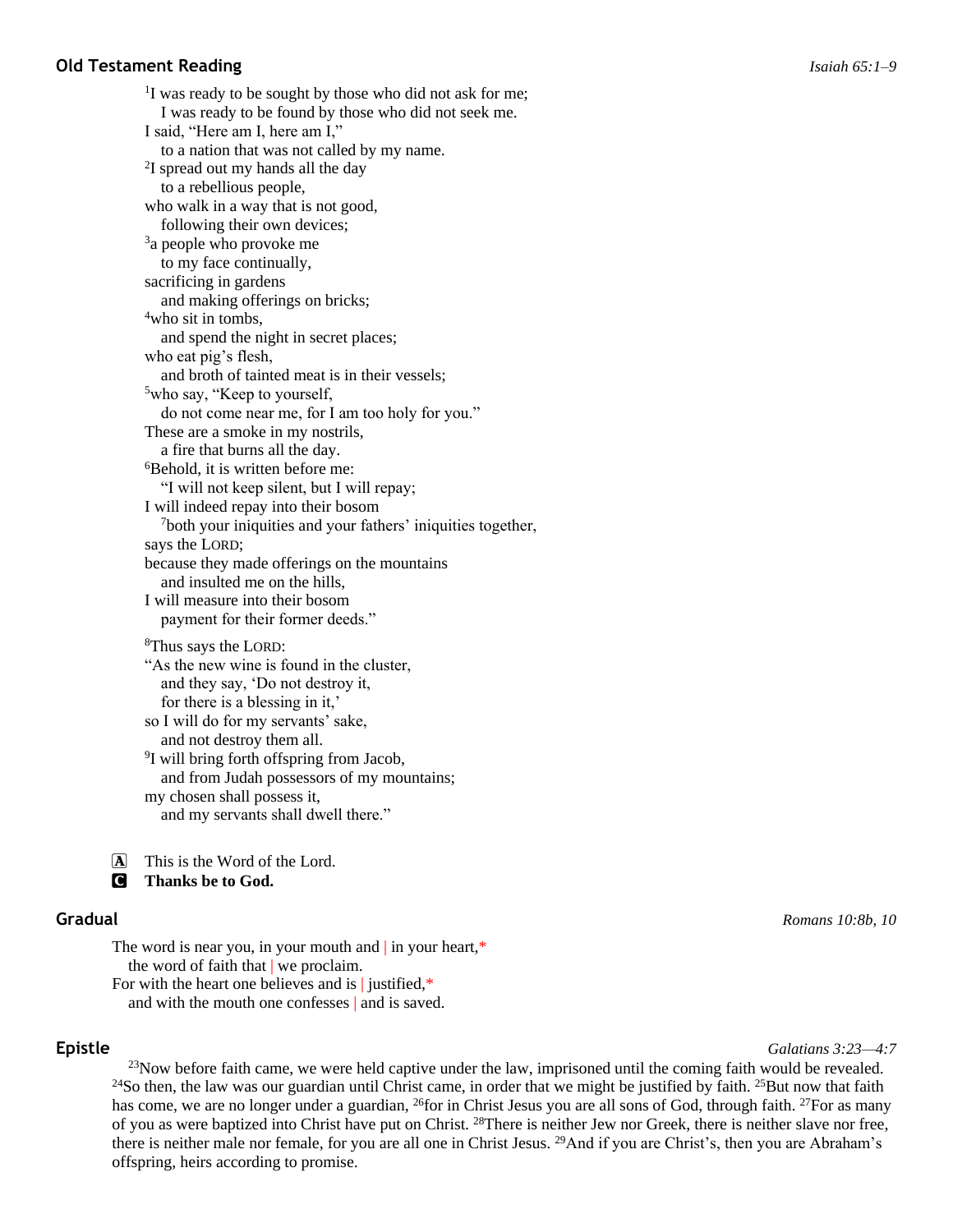<sup>1</sup>I mean that the heir, as long as he is a child, is no different from a slave, though he is the owner of everything, <sup>2</sup>but he is under guardians and managers until the date set by his father. <sup>3</sup>In the same way we also, when we were children, were enslaved to the elementary principles of the world. <sup>4</sup>But when the fullness of time had come, God sent forth his Son, born of woman, born under the law, <sup>5</sup> to redeem those who were under the law, so that we might receive adoption as sons. <sup>6</sup>And because you are sons, God has sent the Spirit of his Son into our hearts, crying, "Abba! Father!" <sup>7</sup>So you are no longer a slave, but a son, and if a son, then an heir through God.

A This is the Word of the Lord.

C **Thanks be to God.**

*Stand*

# **Alleluia and Verse** *LSB 156*

C **Alleluia.**

**Lord, to whom shall we go? You have the words of eternal life. Alleluia, alleluia.**

### **Holy Gospel** *Luke 8:26–39*

P The Holy Gospel according to St. Luke, the eighth chapter.

## **G** Glory to You, O Lord.

<sup>26</sup>Then they sailed to the country of the Gerasenes, which is opposite Galilee. <sup>27</sup>When Jesus had stepped out on land, there met him a man from the city who had demons. For a long time he had worn no clothes, and he had not lived in a house but among the tombs. <sup>28</sup>When he saw Jesus, he cried out and fell down before him and said with a loud voice, "What have you to do with me, Jesus, Son of the Most High God? I beg you, do not torment me." <sup>29</sup>For he had commanded the unclean spirit to come out of the man. (For many a time it had seized him. He was kept under guard and bound with chains and shackles, but he would break the bonds and be driven by the demon into the desert.) <sup>30</sup>Jesus then asked him, "What is your name?" And he said, "Legion," for many demons had entered him. <sup>31</sup>And they begged him not to command them to depart into the abyss. <sup>32</sup>Now a large herd of pigs was feeding there on the hillside, and they begged him to let them enter these. So he gave them permission. <sup>33</sup>Then the demons came out of the man and entered the pigs, and the herd rushed down the steep bank into the lake and were drowned.

<sup>34</sup>When the herdsmen saw what had happened, they fled and told it in the city and in the country. <sup>35</sup>Then people went out to see what had happened, and they came to Jesus and found the man from whom the demons had gone, sitting at the feet of Jesus, clothed and in his right mind, and they were afraid. <sup>36</sup>And those who had seen it told them how the demon-possessed man had been healed. <sup>37</sup>Then all the people of the surrounding country of the Gerasenes asked him to depart from them, for they were seized with great fear. So he got into the boat and returned. <sup>38</sup>The man from whom the demons had gone begged that he might be with him, but Jesus sent him away, saying, <sup>39"</sup>Return to your home, and declare how much God has done for you." And he went away, proclaiming throughout the whole city how much Jesus had done for him.

P This is the Gospel of the Lord.

C **Praise to You, O Christ.**

#### *Sit*

### **744 Amazing Grace** *sts. 1–5*

- 1 Amazing grace—how sweet the sound— That saved a wretch like me! I once was lost but now am found, Was blind but now I see!
- 2 The Lord has promised good to me, His Word my hope secures; He will my shield and portion be As long as life endures.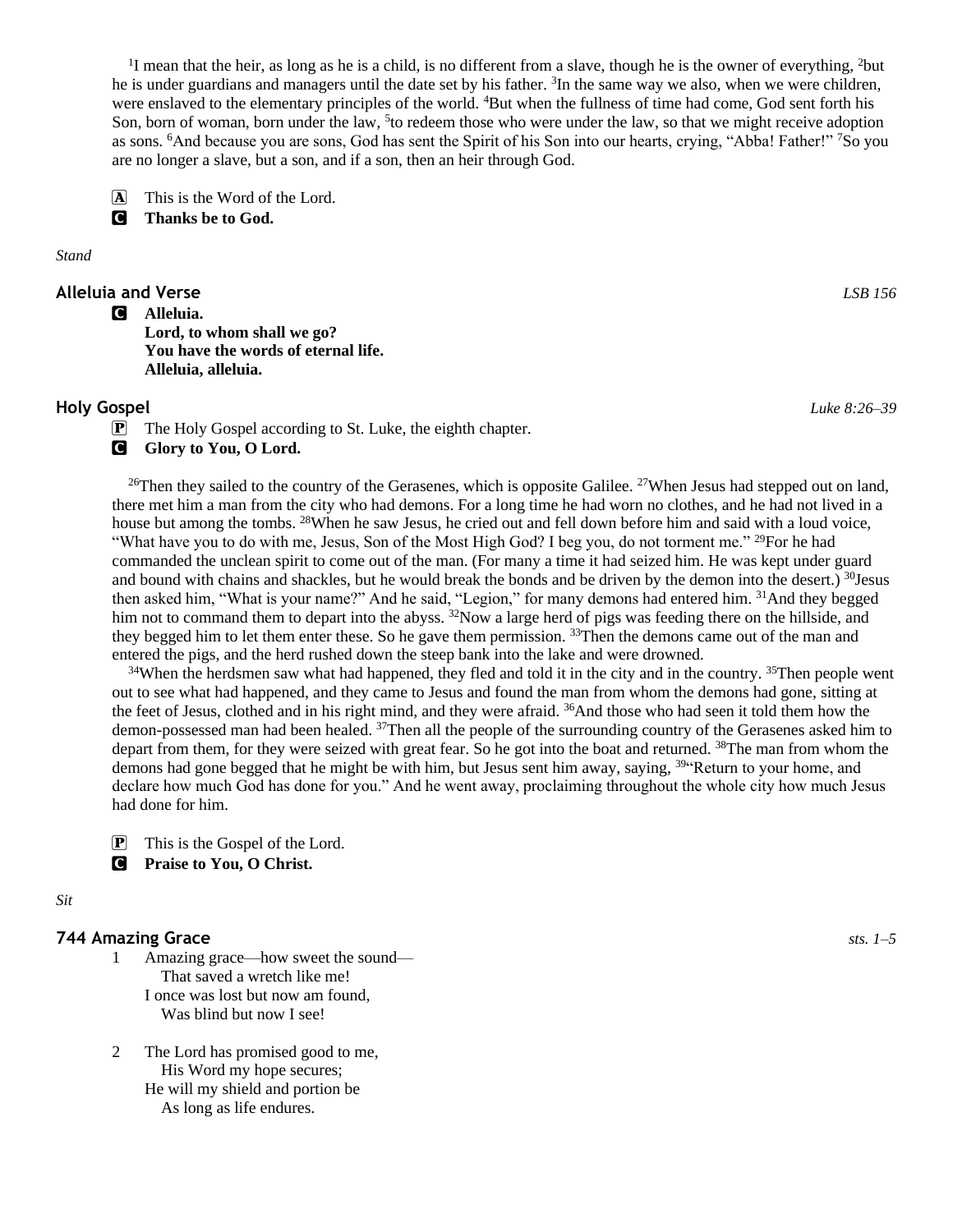- 3 Through many dangers, toils, and snares I have already come; His grace has brought me safe thus far, His grace will lead me home.
- 4 Yes, when this flesh and heart shall fail And mortal life shall cease, Amazing grace shall then prevail In heaven's joy and peace.
- 5 When we've been there ten thousand years, Bright shining as the sun, We've no less days to sing God's praise Than when we'd first begun. Text (sts. 1–4): John Newton, 1725–1807, alt.; (st. 5): A Collection of Sacred Ballads, 1790, Richmond Text: Public domain

#### **Sermon**

*Stand*

**Nicene Creed** C **I believe in one God, the Father Almighty, maker of heaven and earth and of all things visible and invisible. And in one Lord Jesus Christ, the only-begotten Son of God, begotten of His Father before all worlds, God of God, Light of Light, very God of very God, begotten, not made, being of one substance with the Father, by whom all things were made; who for us men and for our salvation came down from heaven and was incarnate by the Holy Spirit of the virgin Mary and was made man; and was crucified also for us under Pontius Pilate. He suffered and was buried. And the third day He rose again according to the Scriptures and ascended into heaven and sits at the right hand of the Father. And He will come again with glory to judge both the living and the dead, whose kingdom will have no end. And I believe in the Holy Spirit, the Lord and giver of life, who proceeds from the Father and the Son, who with the Father and the Son together is worshiped and glorified, who spoke by the prophets. And I believe in one holy Christian and apostolic Church, I acknowledge one Baptism for the remission of sins, and I look for the resurrection of the dead** and the life  $\div$  of the world to come. Amen.

### **Prayer of the Church**

*Following the prayers, the people may greet one another in the name of the Lord, saying, "Peace be with you," as a sign of reconciliation and of the unity of the Spirit in the bond of peace (Matt. 5:22–24; Eph. 4:1–3).*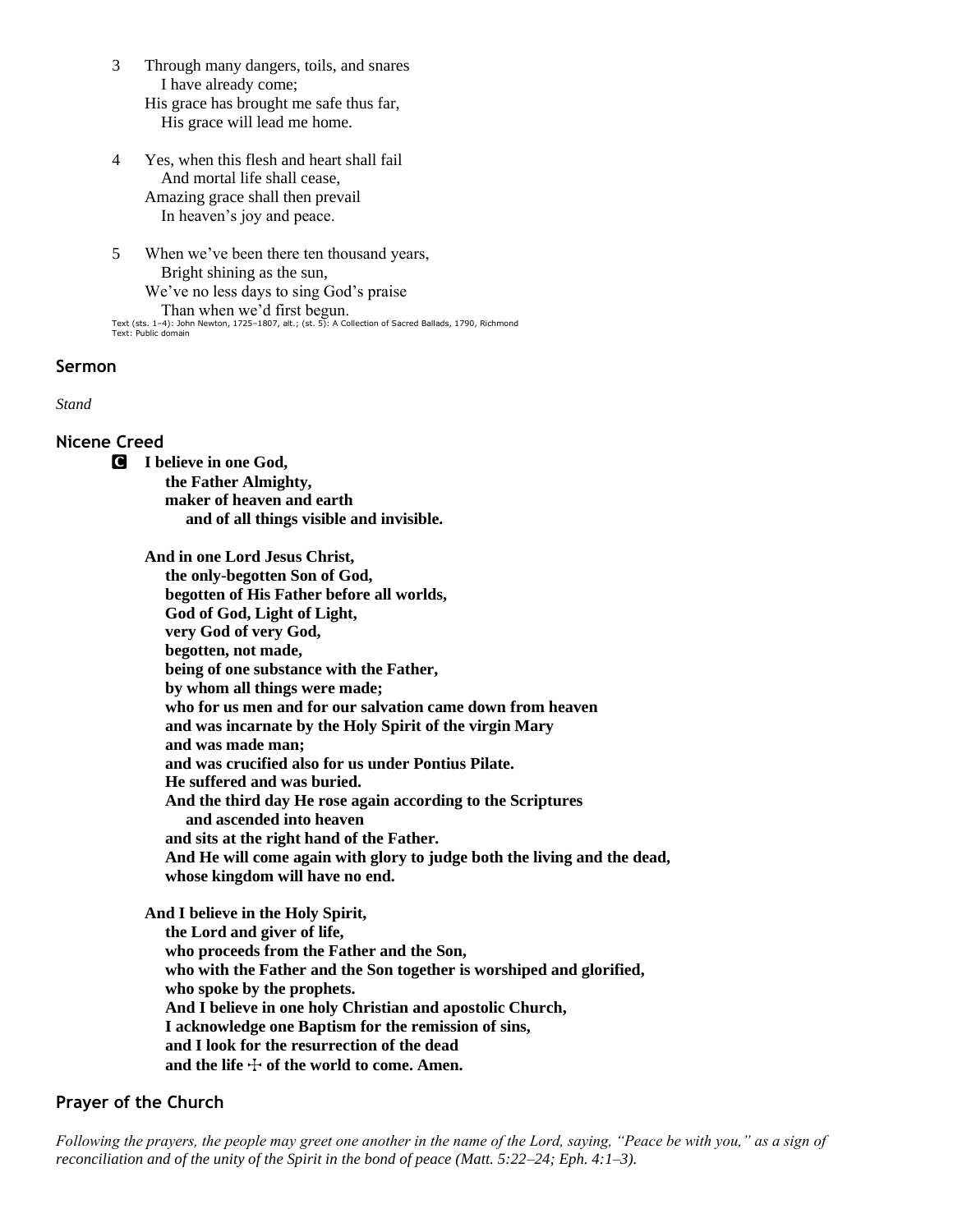# **Offering**

*Stand*

### **Offertory** *LSB 159*

C **What shall I render to the Lord for all His benefits to me? I will offer the sacrifice of thanksgiving and will call on the name of the Lord. I will take the cup of salvation and will call on the name of the Lord. I will pay my vows to the Lord now in the presence of all His people, in the courts of the Lord's house, in the midst of you, O Jerusalem.**

# Service of the Sacrament

### **Preface** *LSB 160*

P The Lord be with you.

C **And also with you.**

 $\mathbf{P}$  Lift up your hearts.

- C **We lift them to the Lord.**
- P Let us give thanks to the Lord our God.
- C **It is right to give Him thanks and praise.**
- $\mathbb{P}$  It is truly good, right, and salutary that we should at all times and in all places give thanks to You, holy Lord, almighty Father, everlasting God, through Jesus Christ, our Lord, who, having created all things, took on human flesh and was born of the virgin Mary. For our sake He died on the cross and rose from the dead to put an end to death, thus fulfilling Your will and gaining for You a holy people. Therefore with angels and archangels and with all the company of heaven we laud and magnify Your glorious name, evermore praising You and saying:

# **Sanctus** *LSB 161*

C **Holy, holy, holy Lord God of pow'r and might: Heaven and earth are full of Your glory. Hosanna. Hosanna. Hosanna in the highest. Blessed is He who comes in the name of the Lord. Hosanna in the highest.**

# **Prayer of Thanksgiving** *LSB 161*

P Blessed are You, Lord of heaven and earth, for You have had mercy on those whom You created and sent Your only-begotten Son into our flesh to bear our sin and be our Savior. With repentant joy we receive the salvation accomplished for us by the all-availing sacrifice of His body and His blood on the cross.

Gathered in the name and the remembrance of Jesus, we beg You, O Lord, to forgive, renew, and strengthen us with Your Word and Spirit. Grant us faithfully to eat His body and drink His blood as He bids us do in His own testament. Gather us together, we pray, from the ends of the earth to celebrate with all the faithful the marriage feast of the Lamb in His kingdom, which has no end. Graciously receive our prayers; deliver and preserve us. To You alone, O Father, be all glory, honor, and worship, with the Son and the Holy Spirit, one God, now and forever.



*Sit*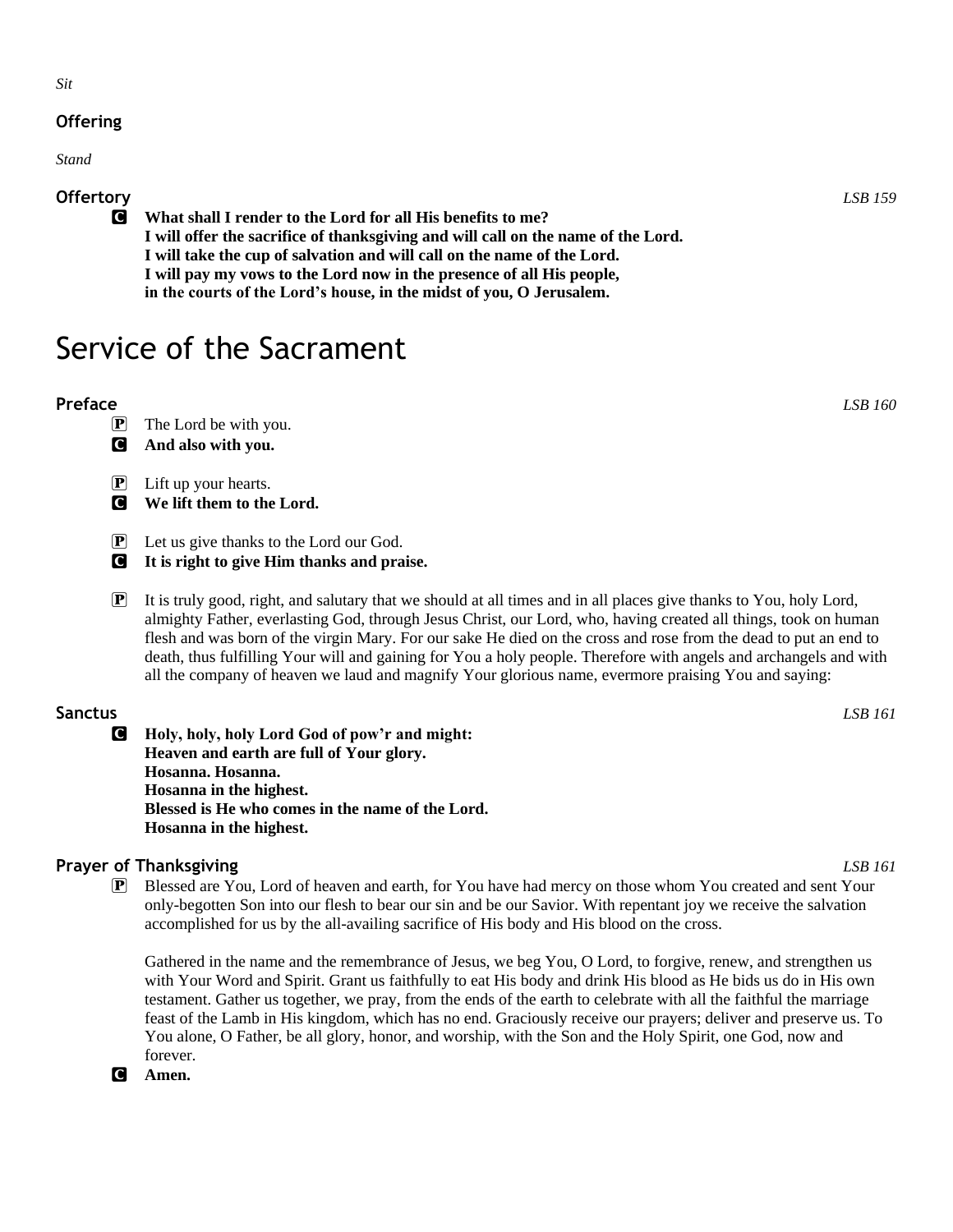#### **The Words of Our Lord**

P Our Lord Jesus Christ, on the night when He was betrayed, took bread, and when He had given thanks, He broke it and gave it to the disciples and said: "Take, eat; this is  $My + body$ , which is given for you. This do in remembrance of Me."

In the same way also He took the cup after supper, and when He had given thanks, He gave it to them, saying: "Drink of it, all of you; this cup is the new testament in My  $\pm$  blood, which is shed for you for the forgiveness of sins. This do, as often as you drink it, in remembrance of Me."

 $\mathbf{P}$  As often as we eat this bread and drink this cup, we proclaim the Lord's death until He comes.

#### C **Amen. Come, Lord Jesus.**

P O Lord Jesus Christ, only Son of the Father, in giving us Your body and blood to eat and to drink, You lead us to remember and confess Your holy cross and passion, Your blessed death, Your rest in the tomb, Your resurrection from the dead, Your ascension into heaven, and Your coming for the final judgment. So remember us in Your kingdom and teach us to pray:

#### **Lord's Prayer**

# C **Our Father who art in heaven, hallowed be Thy name,**

 **Thy kingdom come, Thy will be done on earth as it is in heaven; give us this day our daily bread; and forgive us our trespasses as we forgive those who trespass against us; and lead us not into temptation, but deliver us from evil. For Thine is the kingdom and the power and the glory forever and ever. Amen.**

#### **Pax Domini** *LSB 163*

P The peace of the Lord be with you always.

C **Amen.**

#### **Agnus Dei** *LSB 163*

C **Lamb of God, You take away the sin of the world; have mercy on us. Lamb of God, You take away the sin of the world; have mercy on us. Lamb of God, You take away the sin of the world; grant us peace.**

#### *Sit*

## **Distribution**

*The pastor and those who assist him receive the body and blood of Christ first and then distribute them to those who come to receive, saying:*

Take, eat; this is the true body of our Lord and Savior Jesus Christ, given into death for your sins. **Amen.**

Take, drink; this is the true blood of our Lord and Savior Jesus Christ, shed for the forgiveness of your sins. **Amen.**

*In dismissing the communicants, the following is said:*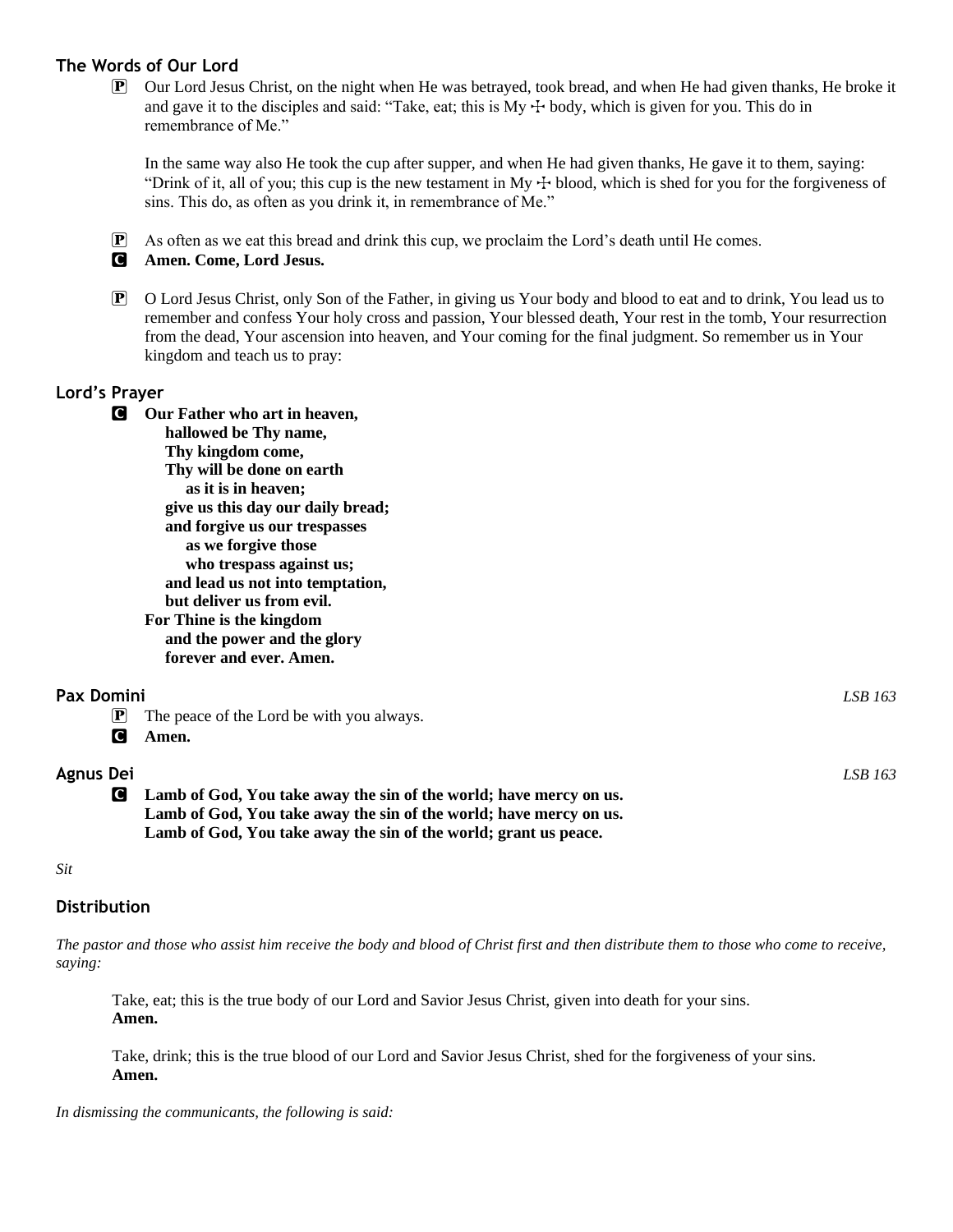- P The body and blood of our Lord Jesus Christ strengthen and preserve you in body and soul to life everlasting. Depart  $\pm$  in peace.
- C **Amen.**

## **628 Your Table I Approach**

- 1 Your table I approach; Dear Savior, hear my prayer. Let not an unrepentant heart Prove hurtful to me there.
- 2 Lord, I confess my sins And mourn their wretched bands; A contrite heart is sure to find Forgiveness at Your hands.
- 3 Your body and Your blood, Once slain and shed for me, Are taken at Your table, Lord, In blest reality.
- 4 Search not how this takes place, This wondrous mystery; God can accomplish vastly more Than what we think could be.
- 5 O grant, most blessèd Lord, That earth and hell combined May not about this sacrament Raise doubt within my mind.
- 6 Oh, may I never fail To thank You day and night For Your true body and true blood, O God, my peace and light. Text: Gerhard Wolter Molanus, 1633–1722; tr. Matthias Loy, 1828–1915, alt. Text: Public domain

### **653 In Christ There Is No East or West**

- 1 In Christ there is no east or west, In Him no south or north, But one great fellowship of love Throughout the whole wide earth.
- 2 With God there is no tribe or race: In Him we all are one. He loves us as His children through Our faith in His dear Son.
- 3 So, brothers, sisters, praise His name Who died to set us free From sin, division, hate, and shame, From spite and enmity!
- 4 Join hands, disciples of the faith, Whate'er your race may be; Who serves my Father as His child Is surely kin to me.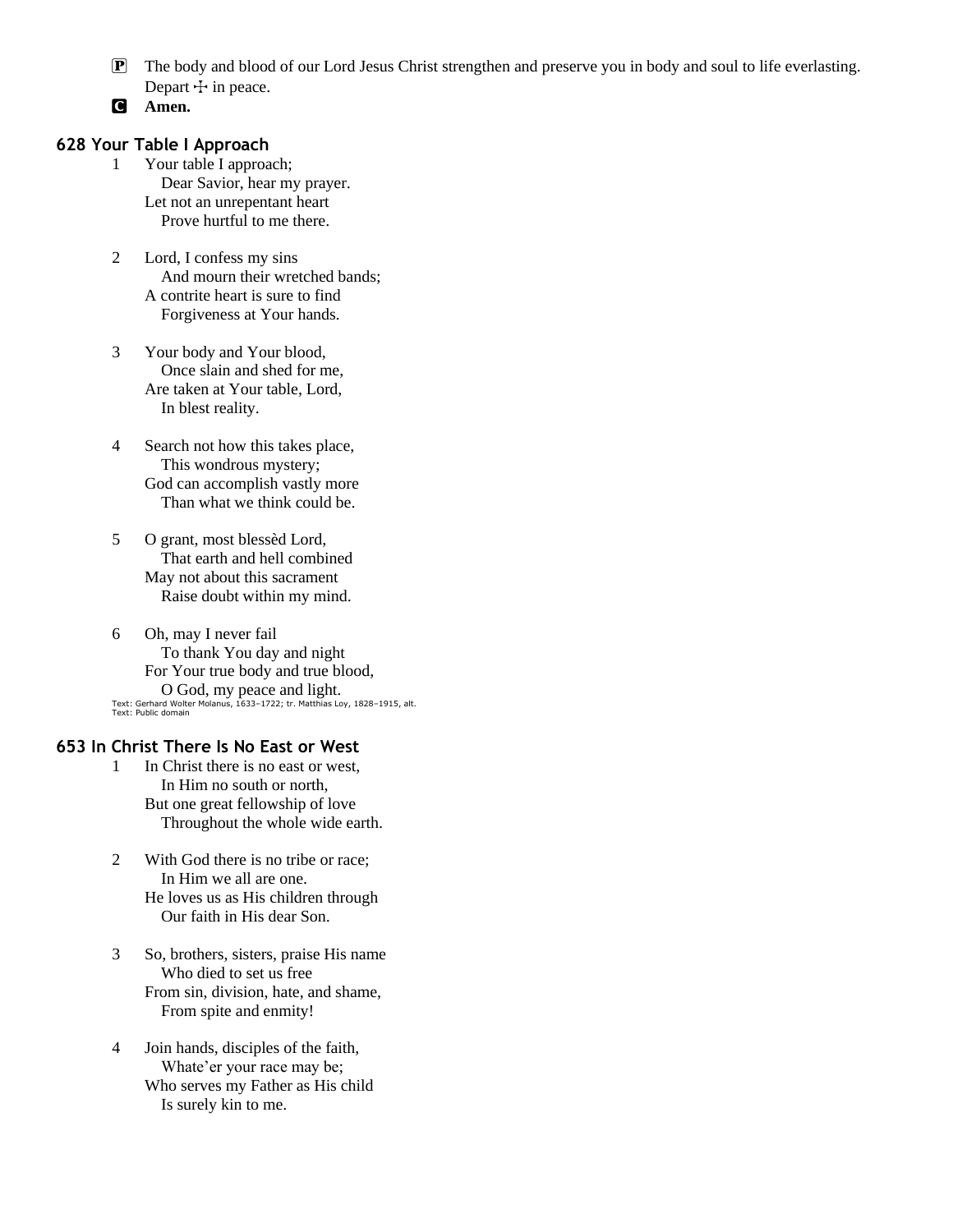5 In Christ now meet both east and west;

In Him meet south and north.

All Christian souls are one in Him

 Throughout the whole wide earth. Text (sts. 1, 4–5): John Oxenham, 1852–1941, alt.; (st. 2): Mark A. Jeske, 1952; (st. 3): Michael A. Perry, 1942–96 Text (sts. 1, 4–5): Public domain

Text (st. 2): © 1993 Mark A. Jeske; (st. 3): © 1982 The Jubilate Group, admin. Hope Publishing Co. Used by permission: LSB Hymn License no. 110003106

# **643 Sent Forth by God's Blessing**

1 Sent forth by God's blessing, Our true faith confessing, The people of God from His dwelling take leave. The Supper is ended. O now be extended The fruits of this service in all who believe. The seed of His teaching, Receptive souls reaching, Shall blossom in action for God and for all. His grace did invite us, His love shall unite us To work for God's kingdom and answer His call.

2 With praise and thanksgiving To God ever-living, The tasks of our ev'ryday life we will face. Our faith ever sharing, In love ever caring, Embracing His children of each tribe and race. With Your feast You feed us, With Your light now lead us; Unite us as one in this life that we share. Then may all the living With praise and thanksgiving Give honor to Christ and His name that we bear. Text: Omer E. Westendorf, 1916–97, alt. Text: © 1964 World Library Publications. Used by permission: LSB Hymn License no. 110003106

*Stand*

# **Thank the Lord** *LSB 164*

C **Thank the Lord and sing His praise; tell ev'ryone what He has done. Let all who seek the Lord rejoice and proudly bear His name. He recalls His promises and leads His people forth in joy with shouts of thanksgiving. Alleluia, alleluia.**

# **Post-Communion Collect**

A Let us pray.

We give thanks to You, almighty God, that You have refreshed us through this salutary gift, and we implore You that of Your mercy You would strengthen us through the same in faith toward You and in fervent love toward one another; through Jesus Christ, Your Son, our Lord, who lives and reigns with You and the Holy Spirit, one God, now and forever.

C **Amen.**

# **Benediction** *LSB 166*

P The Lord bless you and keep you. The Lord make His face shine on you and be gracious to you. The Lord look upon you with favor and  $\pm$  give you peace.

C **Amen.**